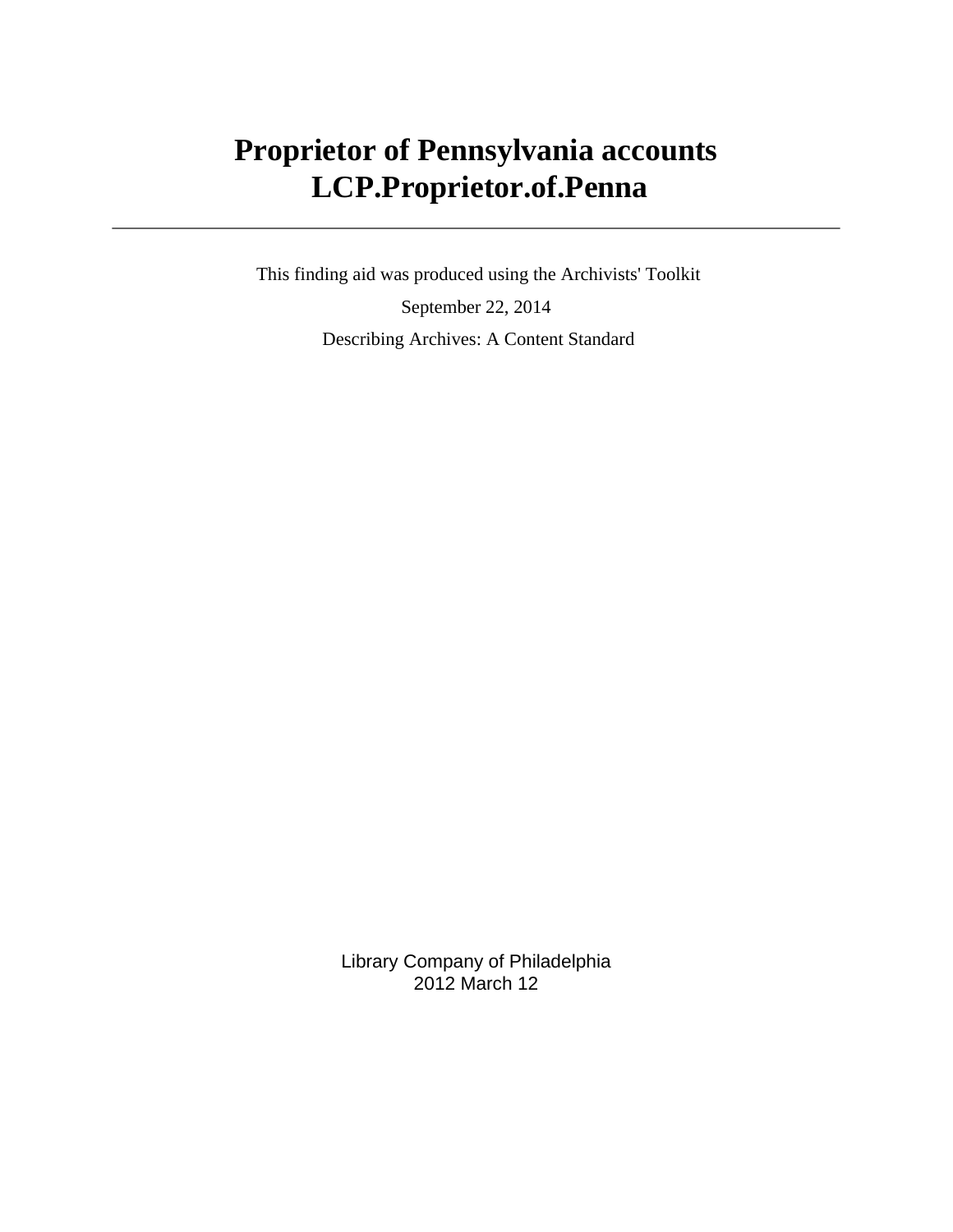# **Table of Contents**

 $\overline{\phantom{a}}$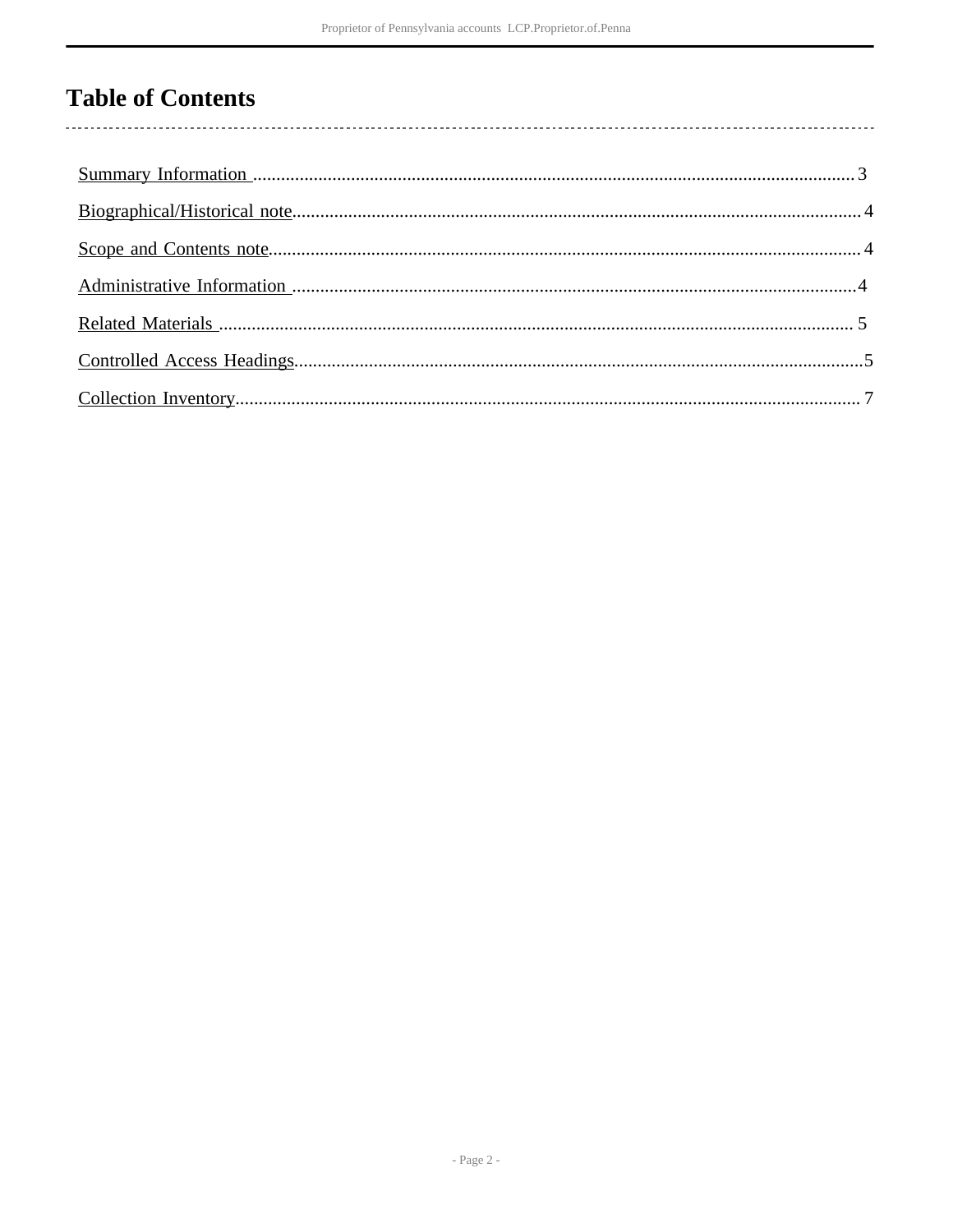### <span id="page-2-0"></span>**Summary Information**

| <b>Repository</b> | Library Company of Philadelphia                                                                                                                                                                                                                                                                                                                                                                                                                                                                                                                                                                                                                                                                                                                                                    |  |
|-------------------|------------------------------------------------------------------------------------------------------------------------------------------------------------------------------------------------------------------------------------------------------------------------------------------------------------------------------------------------------------------------------------------------------------------------------------------------------------------------------------------------------------------------------------------------------------------------------------------------------------------------------------------------------------------------------------------------------------------------------------------------------------------------------------|--|
| <b>Creator</b>    | Penn, William, 1644-1718                                                                                                                                                                                                                                                                                                                                                                                                                                                                                                                                                                                                                                                                                                                                                           |  |
| <b>Title</b>      | Proprietor of Pennsylvania accounts                                                                                                                                                                                                                                                                                                                                                                                                                                                                                                                                                                                                                                                                                                                                                |  |
| Date [inclusive]  | 1701-1704                                                                                                                                                                                                                                                                                                                                                                                                                                                                                                                                                                                                                                                                                                                                                                          |  |
| <b>Extent</b>     | 1.0 volume                                                                                                                                                                                                                                                                                                                                                                                                                                                                                                                                                                                                                                                                                                                                                                         |  |
| Language          | English                                                                                                                                                                                                                                                                                                                                                                                                                                                                                                                                                                                                                                                                                                                                                                            |  |
| <b>Abstract</b>   | The British colony of Pennsylvania was given to William Penn<br>(1644-1718) in 1681 by Charles II of England in repayment of a debt<br>owed his father, Sir Admiral William Penn (1621-1670). Under Penn's<br>directive, Pennsylvania was settled by Quakers escaping religious<br>torment in England and other European nations. Three generations of<br>Penn descendents held proprietorship of the colony until the American<br>Revolution, when the family was stripped of all but its privately held<br>shares of land. This collection consists of a volume recording the<br>transactions of William Penn's proprietary government of Pennsylvania,<br>including date, name of seller or customer, item or service, and amount<br>paid. This volume dates from 1701 to 1704. |  |

#### **Preferred Citation note**

[Description and date of item], Proprietor of Pennsylvania accounts, 1701-1704, Library Company of Philadelphia.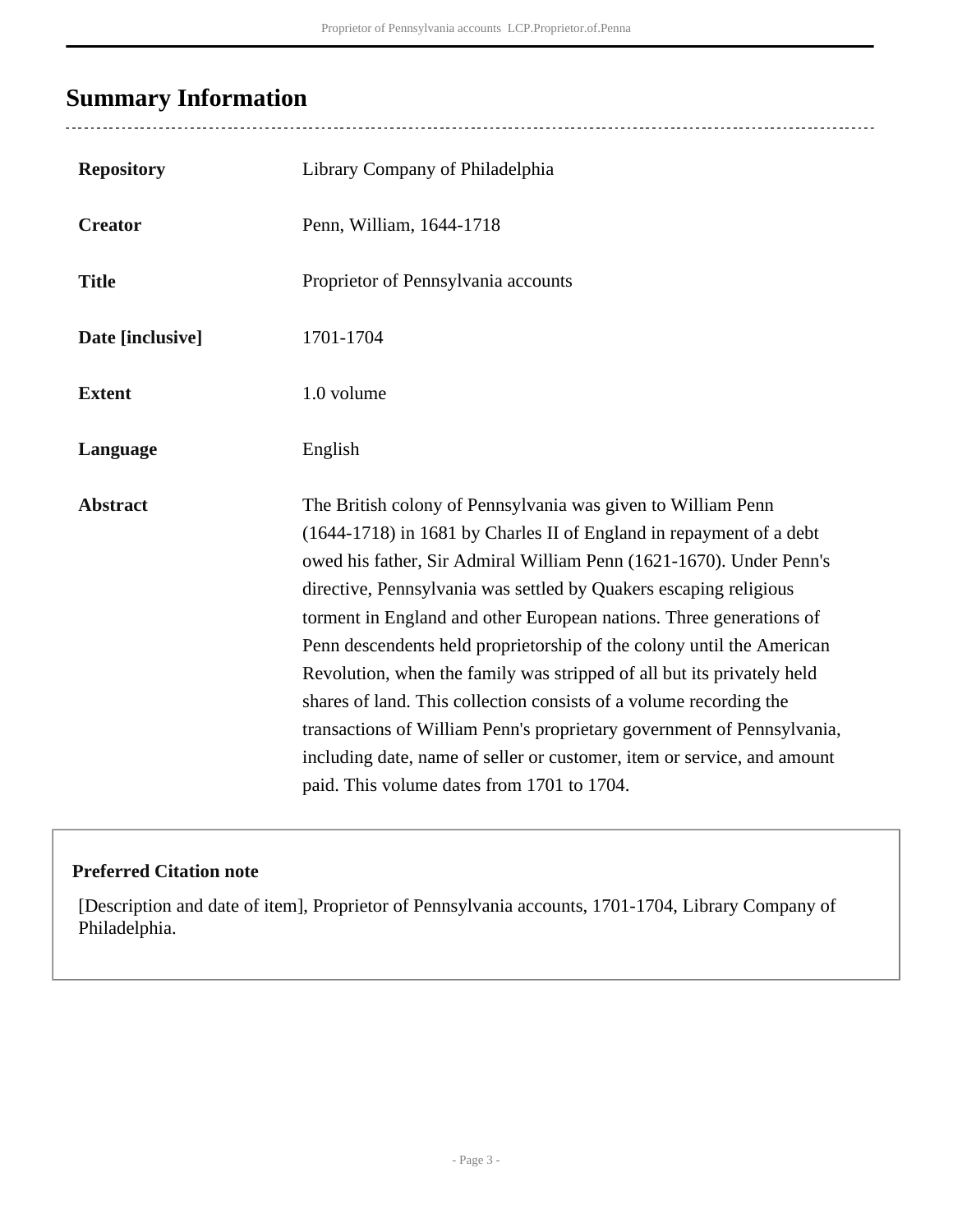### <span id="page-3-0"></span>**Biographical/Historical note**

The British colony of Pennsylvania was given to William Penn (1644-1718) in 1681 by Charles II of England in repayment of a debt owed his father, Sir Admiral William Penn (1621-1670). Under Penn's directive, Pennsylvania was settled by Quakers escaping religious torment in England and other European nations. Three generations of Penn descendents held proprietorship of the colony until the American Revolution, when the family was stripped of all but its privately held shares of land.

As proprietor, William Penn had full governing rights and had "much control in how land was gained and dispersed, how the city was plotted and populated, [and] how it's government, laws, [and] public institutions were set up," (University of Virginia). In 1701, a new charter of privileges was signed, giving the Assembly the right to propose new laws, not just vote on them; and allowing the Province of Pennsylvania and Delaware, a territory, to maintain separate governments. William Penn left Pennsylvania in late 1701 and supervised the governance of Pennsylvania from England until his death in 1718. Under Penn as proprietor, government officials included an appointed Governor, a 72-member Provincial Council, and the Pennsylvania Provincial Assembly.

University of Virginia. "William Penn, Visionary Proprietor." http://xroads.virginia.edu/~cap/penn/ pnhome.html (accessed March 12, 2012).

### <span id="page-3-1"></span>**Scope and Contents note**

This collection consists of a volume recording the transactions of William Penn's proprietary government of Pennsylvania, including date, name of seller or customer, item or service, and amount paid. This volume dates from 1701 to 1704.

William Penn left Pennsylvania for the last time in October 1701, but continued to serve as proprietor until his death in 1718; although Hannah Penn served as acting proprietor from 1712 to 1718. Between 1701 and 1704, Andrew Hamilton served as deputy governor from 1701 to 1703, Edward Shippen served as president of Council from 1703 to 1704, and John Evans served as deputy governor from 1704 until 1709.

### <span id="page-3-2"></span>**Administrative Information**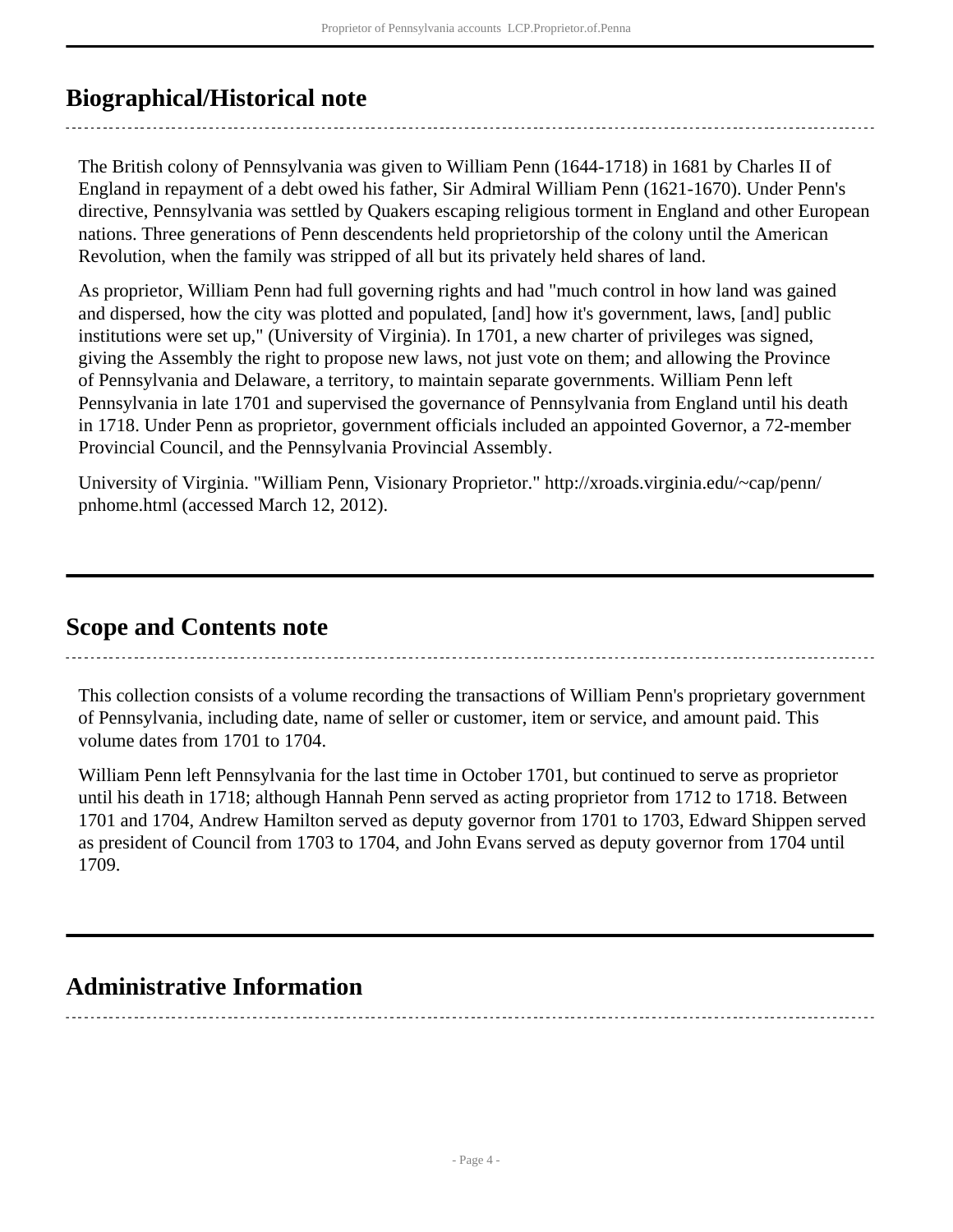#### **Publication Information**

Library Company of Philadelphia 2012 March 12

#### **Conditions Governing Access note**

This collection is open for research use, on deposit at the Historical Society of Pennsylvania, 1300 Locust Street, Philadelphia, PA 19107. For access, please contact the Historical Society at 215-732-6200 or visit http://www.hsp.org.

#### **Conditions Governing Use note**

Copyright restrictions may apply. Please contact the Library Company of Philadelphia with requests for copying and for authorization to publish, quote or reproduce the material.

### <span id="page-4-0"></span>**Related Materials**

#### **Related Archival Materials note**

Chester County Historical Society: Albert Cook Myers Historical Collection: William Penn papers, 1645-1960, MS.Coll.190

Historical Society of Pennsylvania: Logan family papers, 1638-1964, Collection 0379; and Penn family papers, 1592-1960, Collection 0485A

### <span id="page-4-1"></span>**Controlled Access Headings**

**Genre(s)**

• Account books

#### **Geographic Name(s)**

• Pennsylvania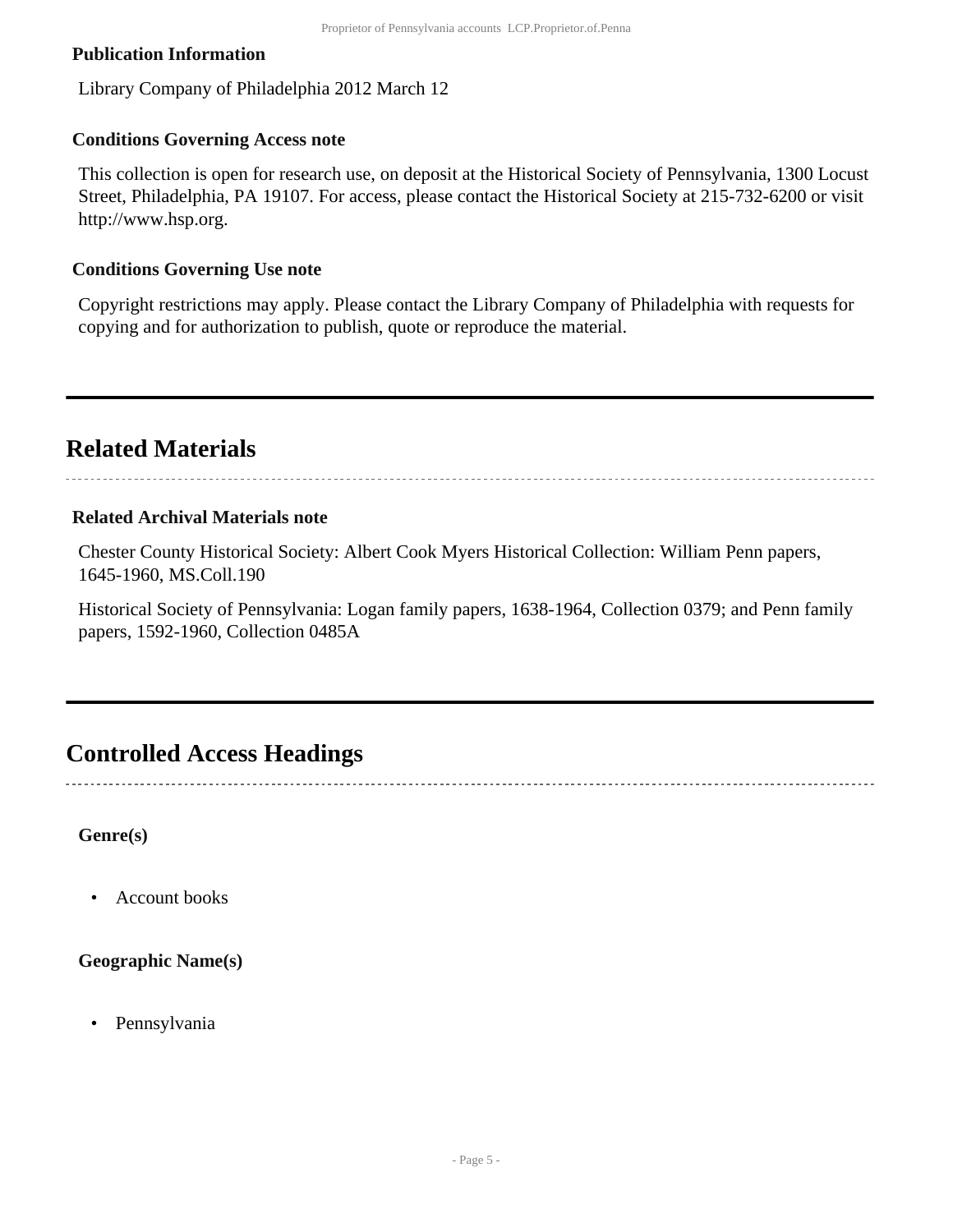• Philadelphia (Pa.)

### **Subject(s)**

• Pennsylvania--History--Colonial period, ca. 1600-1775